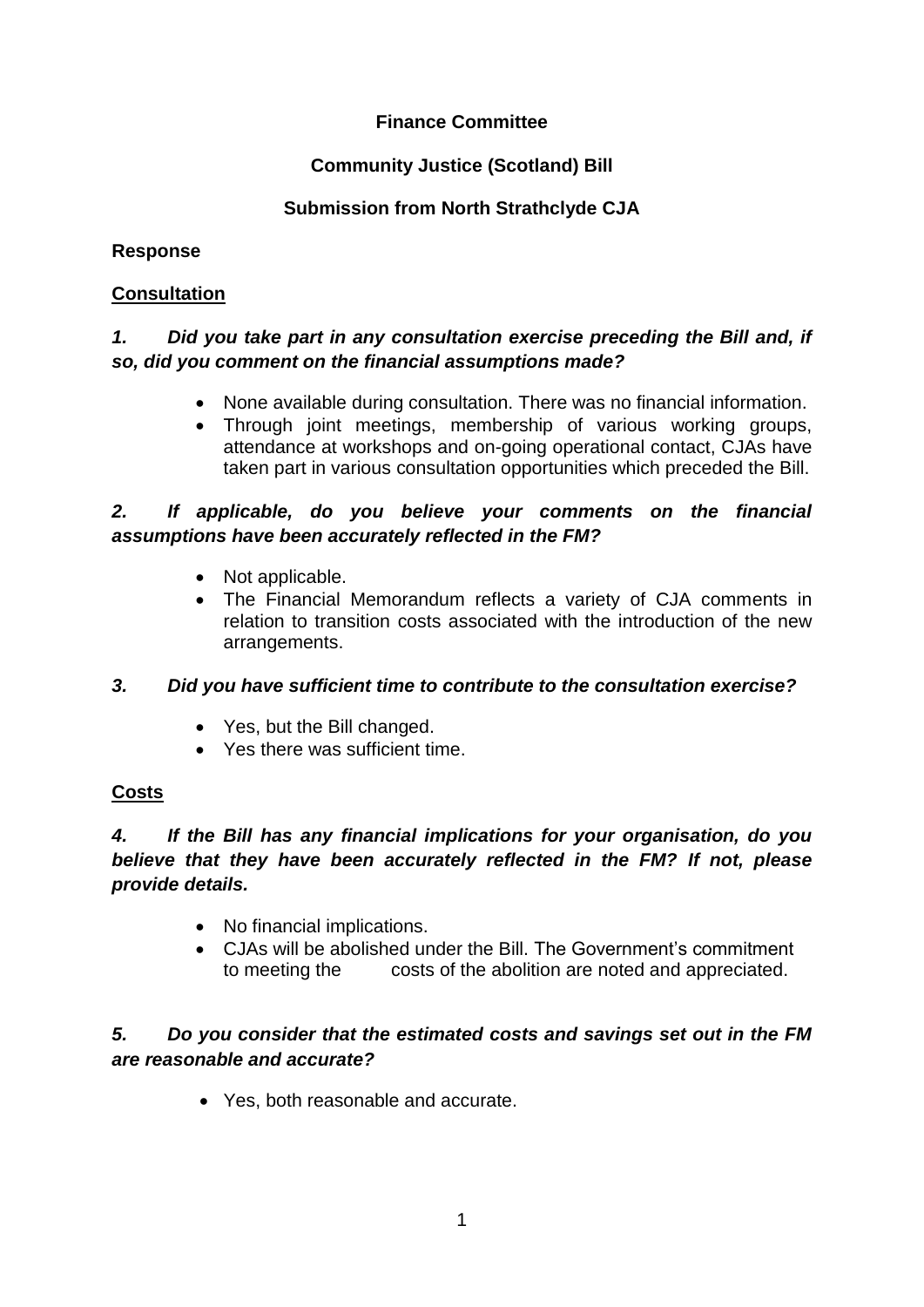## *6. If applicable, are you content that your organisation can meet any financial costs that it might incur as a result of the Bill? If not, how do you think these costs should be met?*

 Scottish Government have given a commitment to underwrite CJA dissolution costs.

## *7. Does the FM accurately reflect the margins of uncertainty associated with the Bill's estimated costs and with the timescales over which they would be expected to arise?*

 Yes - we also note that the cost will be reassessed as the Bill passes through the legislative process.

## **Wider Issues**

1

# *8. Do you believe that the FM reasonably captures any costs associated with the Bill? If not, which other costs might be incurred and by whom?*

- CPP ongoing costs only 3 year costs!
- No. The most significant resource challenge for community justice (whatever the structures) remains that the vast majority of resources for offender management are still held on the custodial side of the system – or in the Christie Commission's term, to resource 'failure demand'. In 2015-16, £113.2 million was allocated by the Scottish Government for community justice<sup>1</sup> compared to £396.2 million allocated to the Scottish Prison Service. The custodial budget is therefore three and a half times higher than the community justice budget, despite over 4,000 more people (29% more) being given a community sentence than a custodial sentence each year.<sup>2</sup> Re-engineering existing resources within the same inequitable framework will not deliver a decisive shift to prevention.
- The detailed financial arrangements within the proposals are (as with the National Strategy, Performance Framework etc) still in development and therefore unpublished. It is therefore unclear whether many of the disadvantages of the existing system as highlighted by the Commission on Women Offenders, Audit Scotland and the Christie Commission will be resolved, such as an inability to identify unit costs; perverse incentives to maintain and indeed escalate people into the system; a lack of strategic commissioning approaches discouraging long term planning and so on. Indeed none of these difficulties required structural change to be resolved.

<sup>1</sup> This includes over £95 million for Criminal Justice Social Work services (distributed via CJAs) and a number of other Scottish Government investments in community justice.<br><sup>2</sup> Jn 2012, 14, 14, 101 people were conteneed to sup

In 2013-14, 14,101 people were sentenced to custody, compared to 18,231 given a community sentence. This is in addition to 73,217 people given a financial penalty or other sentence. Source: Scottish Government (December 2014) Criminal Proceedings in Scotland 2013-14, <http://www.gov.scot/Publications/2014/12/1343/downloads>